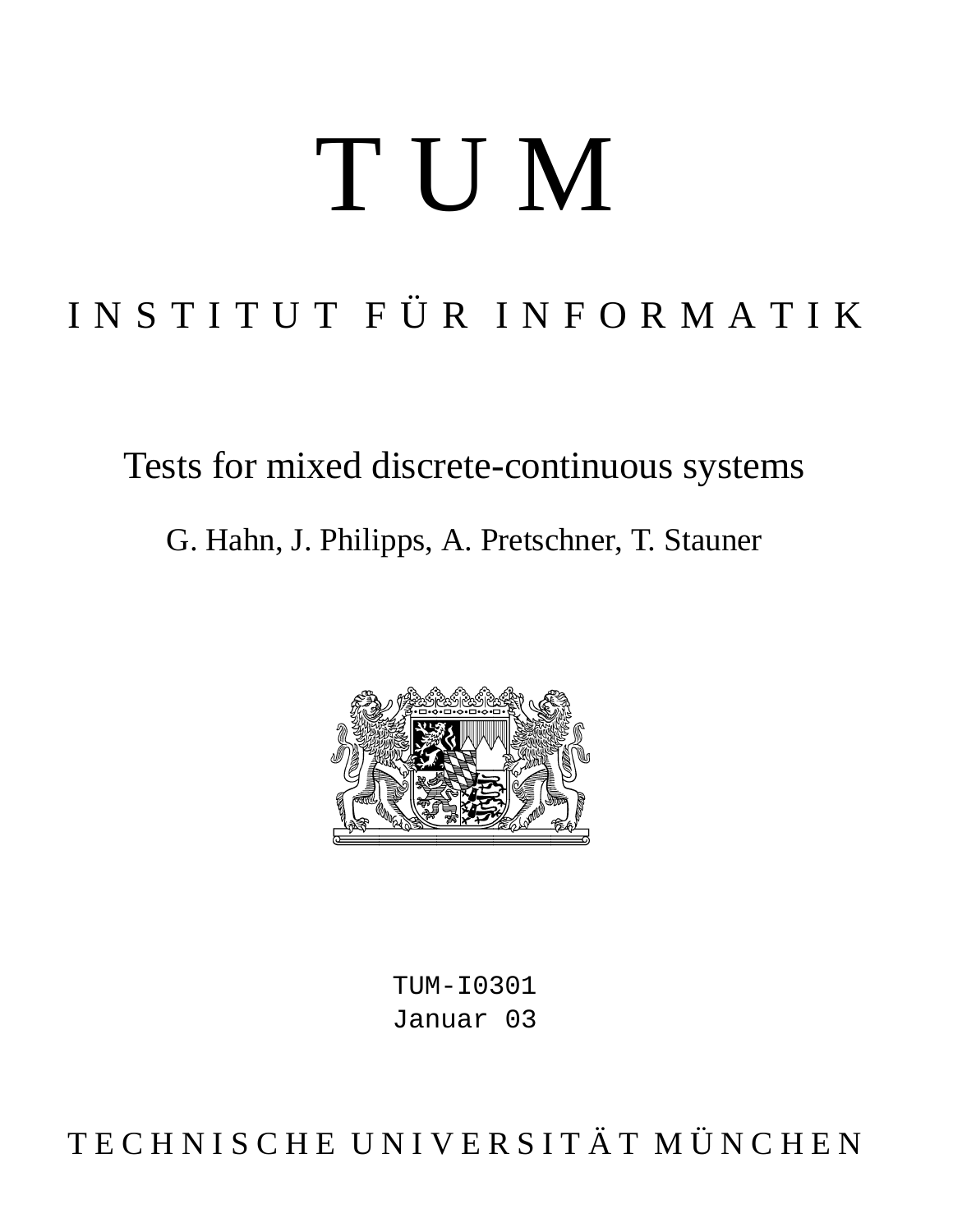TUM-INFO-01-I0301-0/1.-FI Alle Rechte vorbehalten Nachdruck auch auszugsweise verboten

c 2003

Druck: Institut für Informatik der Technischen Universität München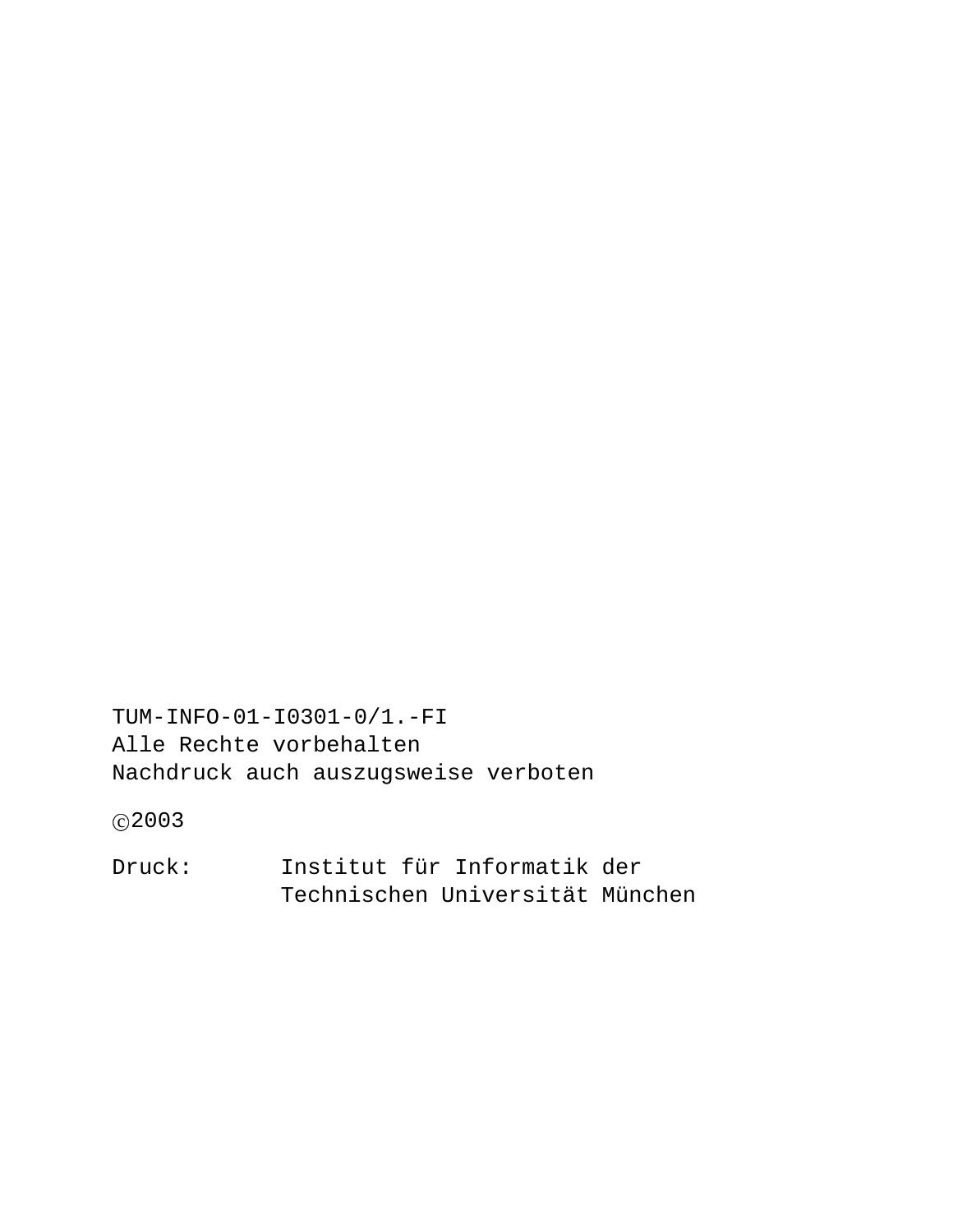### Tests for

## mixed discrete-continuous reactive systems ∗

G. Hahn, J. Philipps Validas Model Validation AG gate Lichtenbergstr. 8, 85748 Garching Germany

A. Pretschner Institut für Informatik Technische Universität München Boltzmannstr. 3, 85748 Garching Germany

T. Stauner BMW Car IT Petuelring 116 80809 München Germany

#### **Abstract**

Model-based testing relies on the use of behavior models to automatically generate sequences of inputs and expected outputs. These sequences can be used as test cases to the end of both validating the model and also verifying an actual system. In the automotive domain many systems are reactive and exhibit continuous as well as discrete dynamics. This leads to an explosion of the model state space, which makes automated test case generation difficult, and, because of imprecisions in the continuous parts, requires an adequate treatment of fuzziness both in the dimensions of time and values. We report on experiments with model-based testing in the automotive domain. Roughly, the idea is to use two separate models, a discrete model as an abstract description of relevant scenarios, and a discretecontinuous model to produce reference outputs for the actual system.

#### **1 Introduction**

Part of computer science folklore is that the earlier errors are detected, the cheaper is their removal. In the automotive domain, correctness of the final product is deemed to be especially important, as failure of devices can have lethal consequences, and—in view of the difficulty of software upgrades for embedded controllers— incur enormous cost when entire production lots have to be recalled because of incorrect behavior of

<sup>∗</sup>Work in part supported by the DFG (project KONDISK/IMMA) and and the BMBF (project Embedded Quality).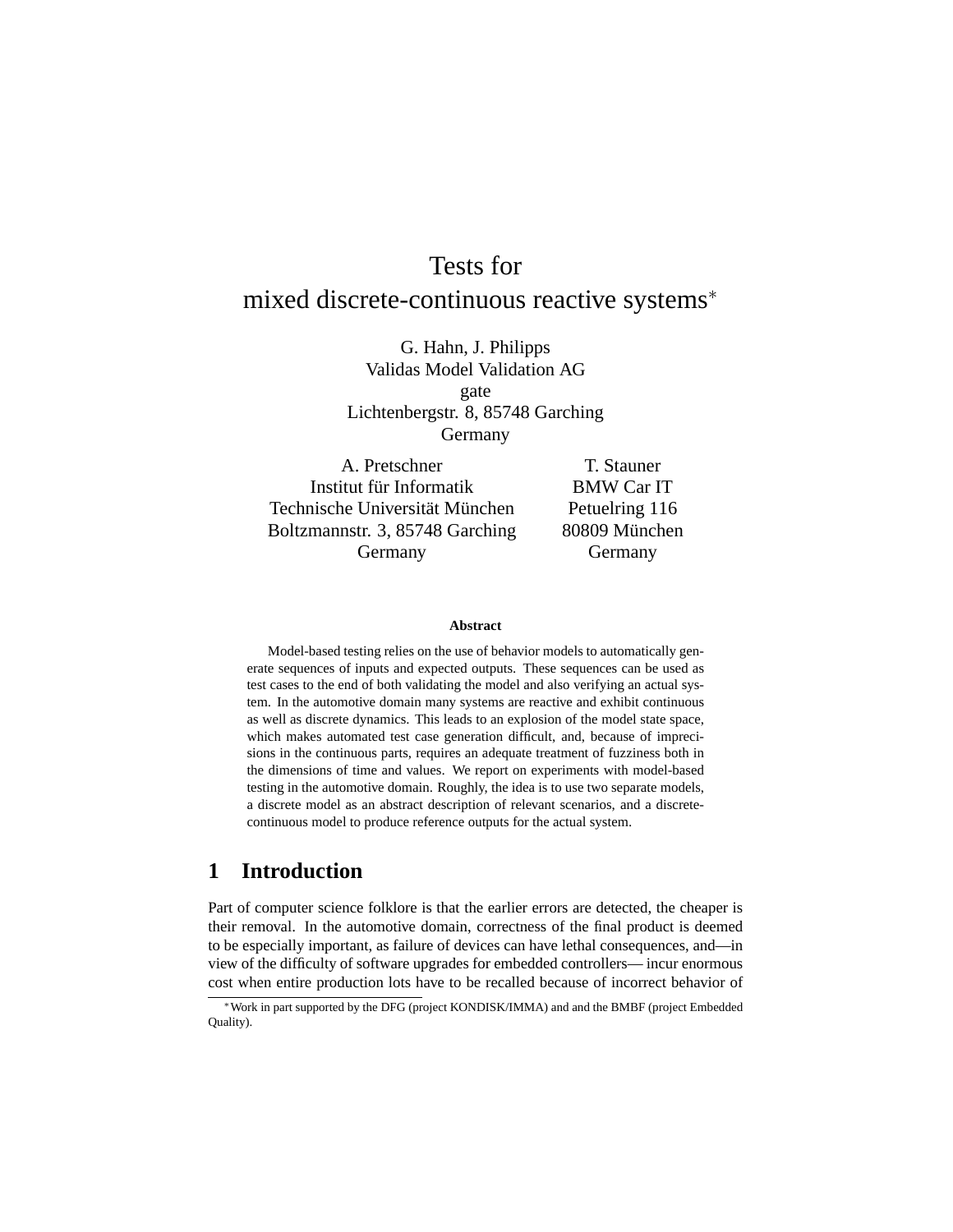some part of the system. In both cases, consequences for the reputation of the manufacturer may well be disastrous.

In the automotive and avionics industries there is a trend to use restricted modeling languages like those found in common CASE tools. The aim of modeling languages is to provide a more abstract, simpler view on a system which is easier to analyze—by model walkthroughs or by means of simulations. In this way, validation of a system w.r.t. to its requirements is more systematic and more efficient.

A validated model, however, is but the first step to a working system. In view of the deficits (code size, execution speed, coding standard adherence, certifiability) of current CASE tool code generators, it seems reasonable to use the model as a specification for hand-written code.

However, it is arduous to check whether or not the system conforms to its specification. The reason is that full conformance cannot be established because of the usually infinite nature of the system's state space. Instead, one needs to approximate this conformance. This means that a reasonably small set of finite test traces must be selected that increases confidence in the system's correctness. Unfortunately, there is no commonly accepted notion for what constitutes a "good" test case. In turn, this means that for a given problem, test engineers have to rely on their intuition and experience to build test suites of sufficient quality (the metrics for which, again, remains vague and implicit). Hence, this process is bound to the ingenuity of single test engineers, it is often irreproducible and not systematic.

Testers quickly discovered that coverage criteria are one means to define the quality of a test suite. It also became clear that these criteria could also serve as test case specifications. While coverage-based specifications are not adequate in themselves, they turned out to be a useful complement to functional test case specifications.

As it turns out, the generation of test suites that satisfy a given coverage criterion reduces to the problem of finding elements of the system's state space (e.g., program counters have to reach each possible statement, or each control state in a state machine is to be reached). While in general this is difficult for general programming languages, it is much easier for restricted modeling languages. In the automotive and avionics domain embedded systems often exhibit a behavior that is both (event) discrete and continuous, i.e., hybrid. Because of the high time resolution and the continuous values in hybrid systems, the search space (and the test sequences) are much larger and automatic search becomes intractable.

In this paper, we report on a method for generating test cases from mixed discretecontinuous models specified in Matlab Simulink/Stateflow. <sup>1</sup> Roughly, the idea is to use two models for test case generation. A discrete model describes common usage scenarios and control phases of the system; it is on this model that test suites satisfying coverage criteria are generated. After (application-specific) concretization of these test sequences, they are fed into a mixed discrete-continuous model to obtain reference outputs. Test execution then feeds the concretized inputs in the actual system, and compares the system's response with the reference outputs. Of course, this step must allow for some tolerance both of the values and of the time points these values are

<sup>&</sup>lt;sup>1</sup>Stateflow is the state machine tool in the MATLAB/Simulink product family [7]. MATLAB/Simulink is widely used in industry for control system design.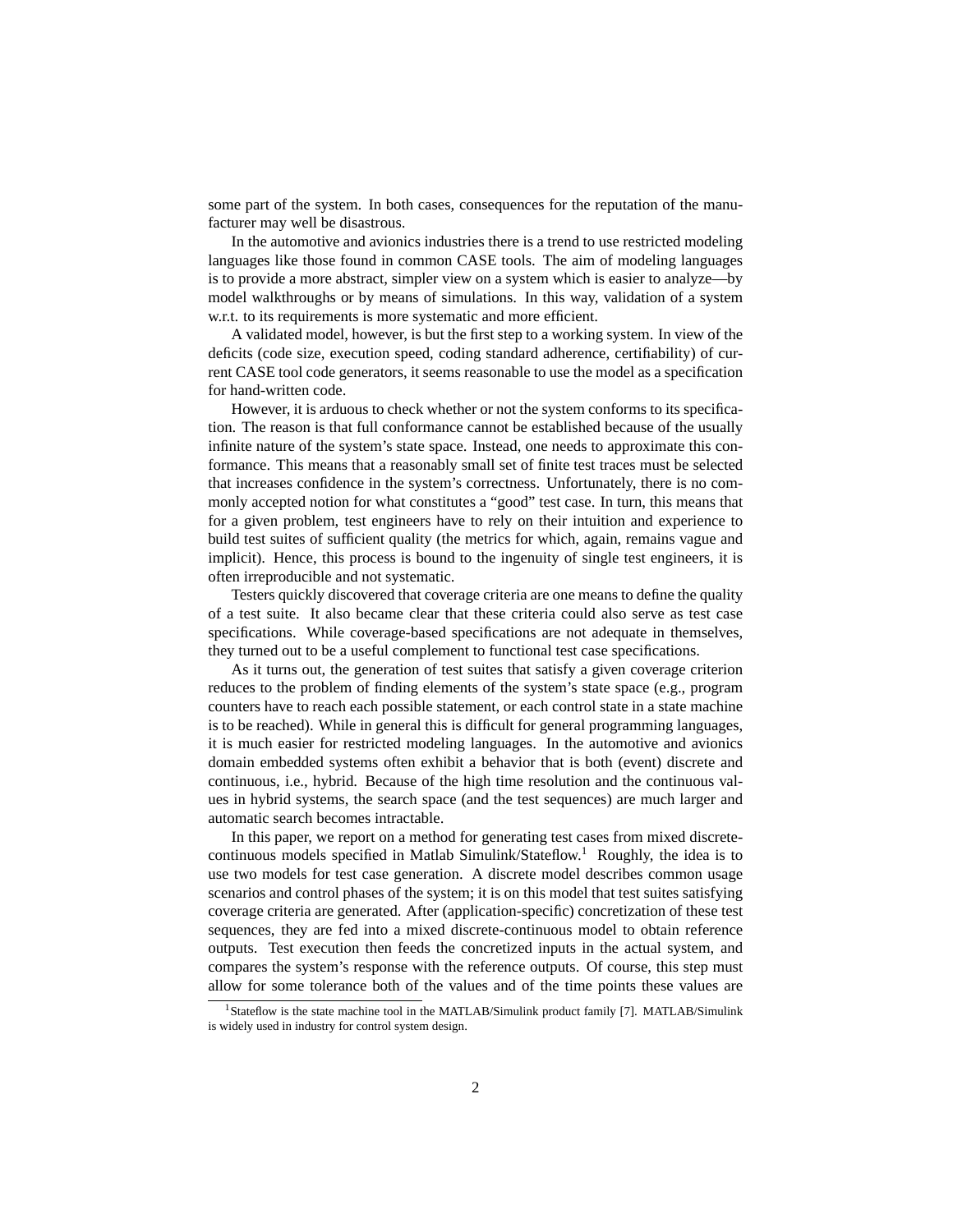

Figure 1: Models of the control logic and the controller with the physical dynamics

observed.

**Contribution.** This paper presents an approach to generating test cases—trajectories for hybrid systems in a structured and automatic manner. These test cases can be used both for validating models and verifying the respective systems. The ideas are discussed along the lines of a case study, an automatic cruise control. We are not aware of any published work that explicitly targets at generating test cases for mixed discretecontinuous systems and that does not rely on pure time discretizations of the overall system.

**Outline.** The remainder of the paper is organized as follows. In Sec. 2 the case study, an automatic cruise control, is described together with its model. Sec. 3 develops the general approach for testing of mixed discrete-continuous systems. Sec. 4 describes test sequences for the ACC, and Sec. 5 concludes. Related work is cited in its context.

#### **2 Automatic Cruise Control**

In this section we briefly explain the automatic cruise control system (ACC) and our model of it. The model is designed as a typical evaluation system for tests of mixed discrete-continuous systems. The ACC is a driver assistance system that controls a car's speed and the distance to the car in front (if any). Thus, it extends classic cruise control systems by also considering distance and not only speed.

The main requirements of the system are (1) to adjust the car's speed to the desired speed *Vset*, as set by the driver, if there is no slower car in front, and (2) to adjust the distance between the car and a preceding car which is going with a speed less than *Vset* to the set value for the distance, *Dset*. These adjustments have to made in a manner which is comfortable for the car's occupants. In particular this means that sudden, strong accelerations and decelerations must be avoided. This comfort requirement is highly important. It motivates that test cases which do not consider continuous dynamics do not suffice for testing the system. This is because they can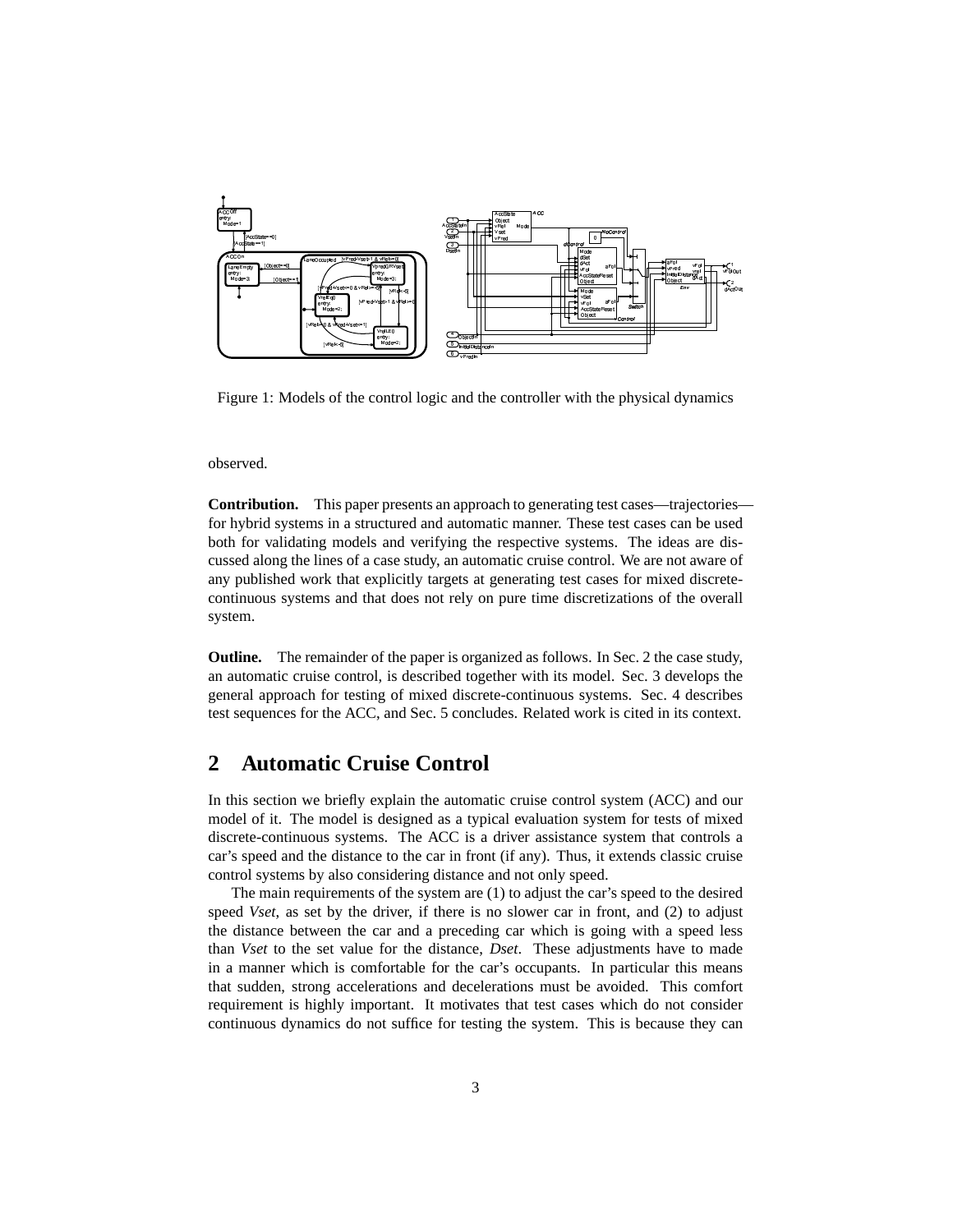hardly reflect the magnitude of the car's acceleration and its changes. At least in part, the satisfaction of this requirement must be verified by real drivers.

The left side of Fig. 1 depicts the main control logic for the ACC system as a Stateflow Statechart. Since the system is activated and deactivated by the driver, the control logic has two top-level states *ACCOff* and *ACCOn*. Switching between these states is controlled by input variable *AccState*. State *ACCOn* is refined into the substates *LaneEmpty* and *LaneOccupied*. If there is another car (which we also refer to as the *predecessor* in the following) in the own car's driving lane, control is in *LaneOccupied*. Otherwise, it is in *LaneEmpty*. The presence/absence of a predecessor is signaled by input *Object*. If the lane is occupied the control logic distinguishes between three situations. Either (1) the predecessor (speed *vPred*) is faster than the own desired speed *Vset* (state *VpredGRVset*), or (2) the predecessor is much slower than the follower with current speed *vFol* (state *VrelLE0*; *vRel* in the diagram denotes the current relative speed *vPred* − *vFol*), or (3) the current relative speed is close to 0 or the predecessor is faster than the follower but still slower than *Vset* (state *VrelEq0*).

In states *LaneEmpty* and *VpredGRVset*, the control logic implements a control law for speed control. In states *VrelEq0* and *VrelLE0*, distance control is used. This is signaled by the output variable *Mode* which is used by the underlying Simulink model containing the control laws. In state *ACCOff* the system does not influence the cars lateral dynamics. The distinction between states *VrelEq0* and *VrelLE0* allows us to apply a faster, less comfortable control law in emergency situations with a new slow predecessor in front (not currently used). Note that switching between different control laws is typical for mixed discrete-continuous systems. The right side of Fig. 1 depicts the Simulink diagram containing the control logic (top left), the control laws for distance and speed control (middle) and a model of the physical dynamics (right).

#### **3 Hybrid System Tests**

**Discrete systems.** Before we turn to mixed discrete-continuous systems, let us briefly look at model-based test case generation for purely discrete systems. The general approach is sketched in Fig. 2; see [4] for details.



Figure 2: Testing for discrete systems

Assume that we are given a system to be tested (the "implementation"), and a model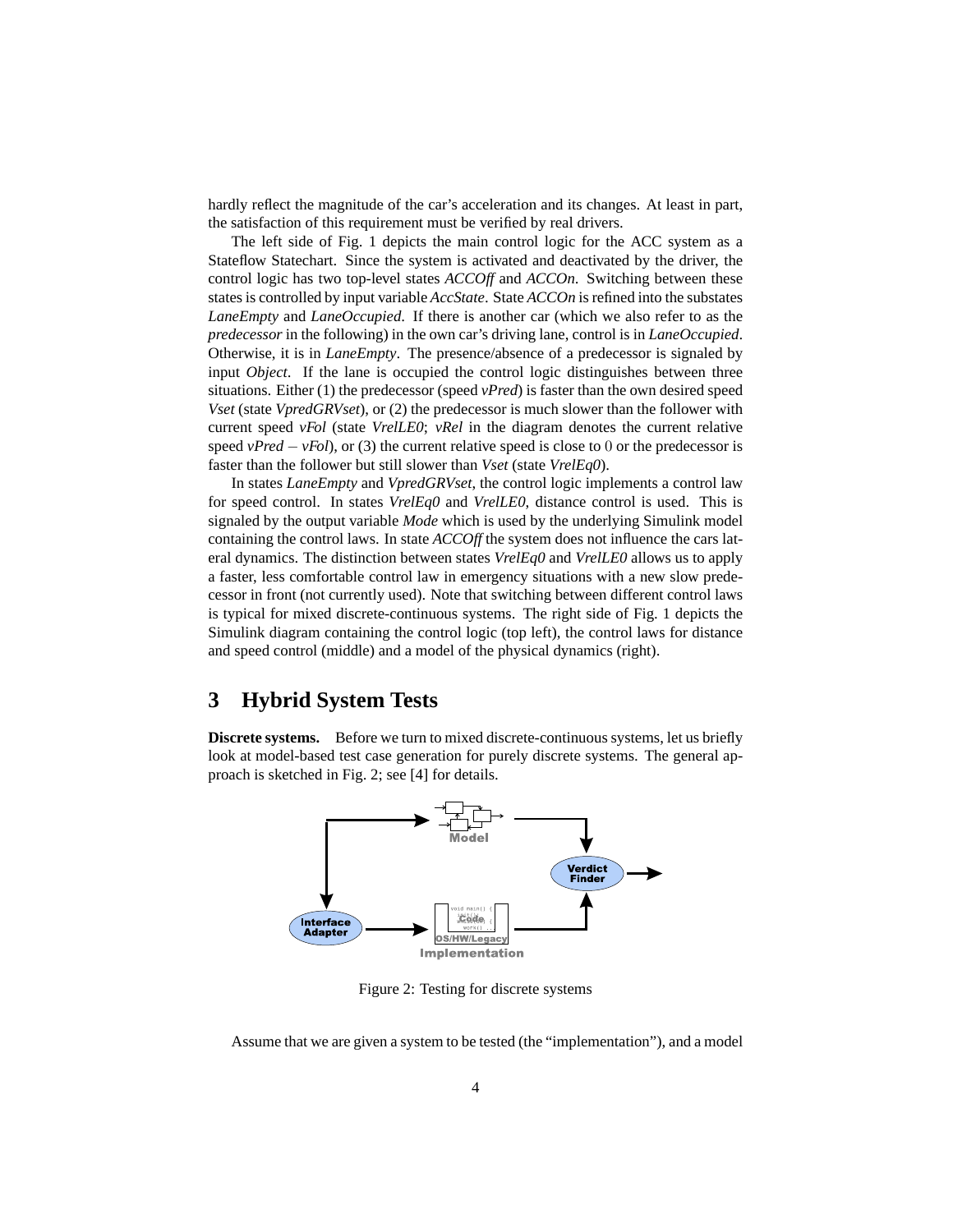of those parts of the system behavior that we are interested in. We can then use the model to find test sequences that satisfy formal test specifications or coverage criteria over the model description. As described in [3], this step can be regarded as a search problem in the computation tree of the model. The input part of the test cases is fed into a model of the system in order to produce reference outputs. Then, during test execution itself, the input part is adapted to the interface of the implementation. The adapted inputs are fed into the implementation, and by comparing model and implementation outputs, a test verdict is formed. Obviously, the verdict finder must also bridge the difference in interfaces and interface abstraction levels between model and implementation.

**Open-loop systems.** The first idea that comes to mind when considering test cases for mixed discrete-continuous systems is that of using a time discretization (roughly, substituting differential by difference equations) and applying the procedure outlined above. This approach is pursued in [5, 1]. It quickly turns out, however, that the test sequences are too long and the search space is too large for systematic exploration, a result both of the small steps (milliseconds) in the dimension of time and of the continuous values. Discrete-event abstractions might appear as the natural solution to the problem. These abstractions are too coarse, however, to be used for generating test cases that are applied to an actual system.



Figure 3: Testing: Open-loop Hybrid Systems

For open-loop-controlled systems, we suggest a different approach (Fig. 3). Instead of a single model of the system, which also serves for test case generation, we assume that we are given both a mixed discrete-continuous model of the system and a purely discrete abstraction of the model, which is tailored for common usage scenarios or control phases. Furthermore, we assume that a test suite has been generated for the discrete model. This test suite might cover all transitions of the discrete model, or all pairs of transitions, or it might be based on a completely different coverage criterion.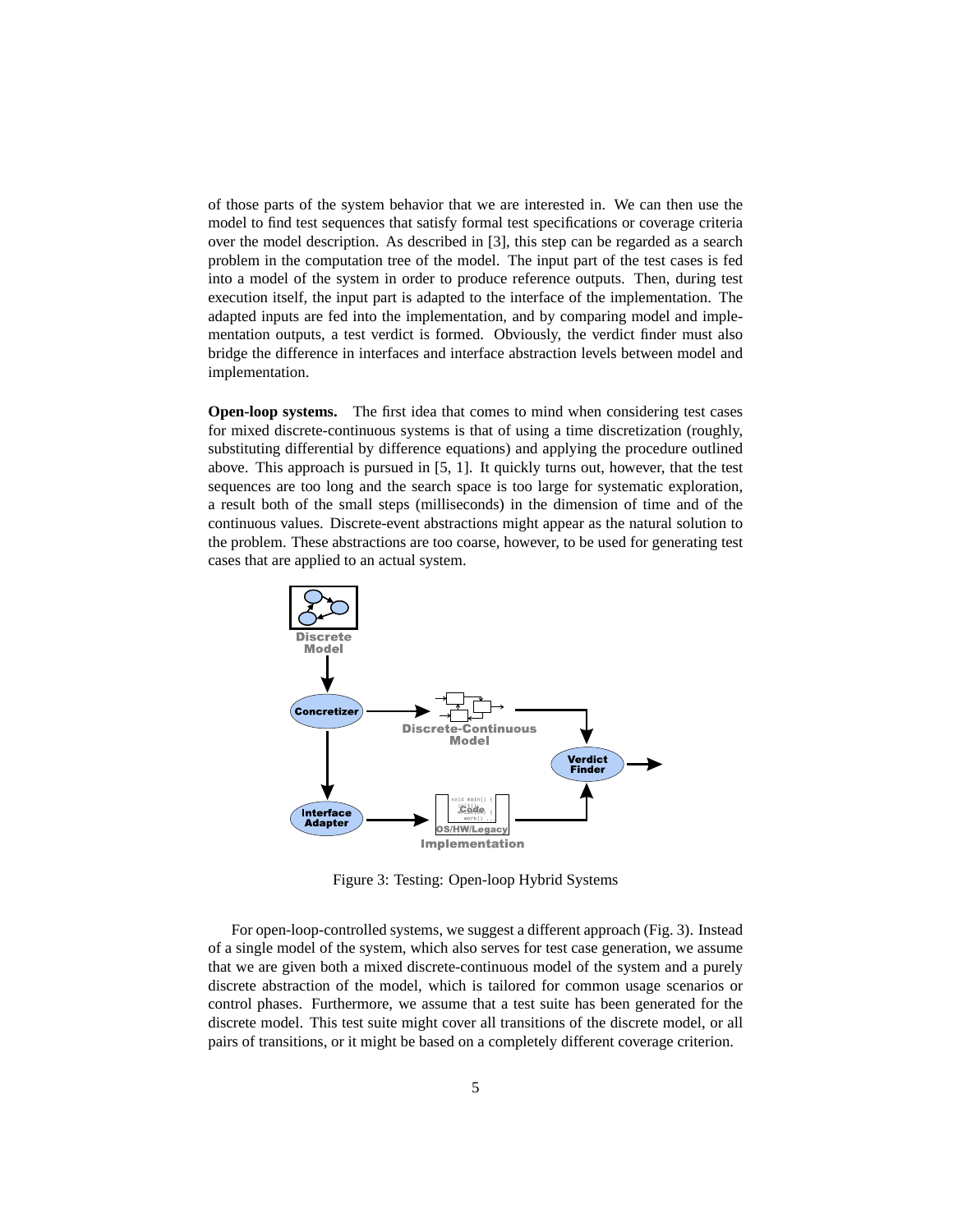Since the discrete abstraction was chosen with some abstraction criterion in mind, it is possible to choose a concretization mapping that is dual to this abstraction. Here, the degrees of freedom include the duration of what has been abstracted by one single signal and the signal's evolution in this time slot.

In general, the output cannot be concretized in the same manner because the relationship between input and output cannot be reconstructed. This is because the abstraction in the discrete model usually is too coarse. We can, however, use the concretized input and feed it into the continuous model to obtain reference output sequences. These concretized inputs and the generated outputs can then be used just as test sequences for the purely discrete situation described above. Of course, inputs still have to be further adapted for the implementation, and the verdict finder must allow small derivations for the output values; we also need to allow small derivations for the times of the discrete mode changes.

**Closed-loop systems.** As experience shows, the situation is more complicated for closed-loop systems, where we consider not only the controller, but also the environment (the plant). Environment models are desirable in order to reduce the complexity of the discrete model, the concretizer and the verdict finder, and thus to indirectly also reduce the search space for test cases. For instance, the ACC introduced in Sec. 2 bases its decision partly on the current vehicle speed; it influences this speed indirectly through vehicle acceleration or deceleration. The dependency between acceleration and speed is trivial, but its exclusion by considering only open-loop systems would immensely increase the search space, thus requiring more elaborate discrete models to restrict the search.

However, now test case generation requires a feedback construction as shown in Fig. 4, in a way that the discrete model enforces a new control law only after the mixed model has reached a certain state. This state information is abstracted from the mixed model outputs. Typically, the abstractions used are simple partitions of the output value space.

**Test case generation.** For the test scenarios shown in Figs. 3 and 4, model-based test case generation techniques can be used to generate sets of input traces that satisfy coverage metrics over the discrete model.

For instance, if transition coverage is to be achieved, then a heuristics could be implemented as follows: for each discrete state (mode), it is recorded which transitions have already been taken. If a particular state is reentered, then a transition is chosen that has not been chosen before. If all transitions have been chosen before, then one can compute the transition that is most likely to lead to a transition that has not been taken before. This involves the definition of proximity metrics on the state space, or fitness functions that compute the "distance" to all the transitions that have not fired before. The transition that is "closest" to one that did not fire before is chosen [3].

**Test case execution.** In the three situations mentioned above, we only hinted at the critical steps of the adaption of the test case inputs for the implementation and the comparison of model and implementation output (verdicts).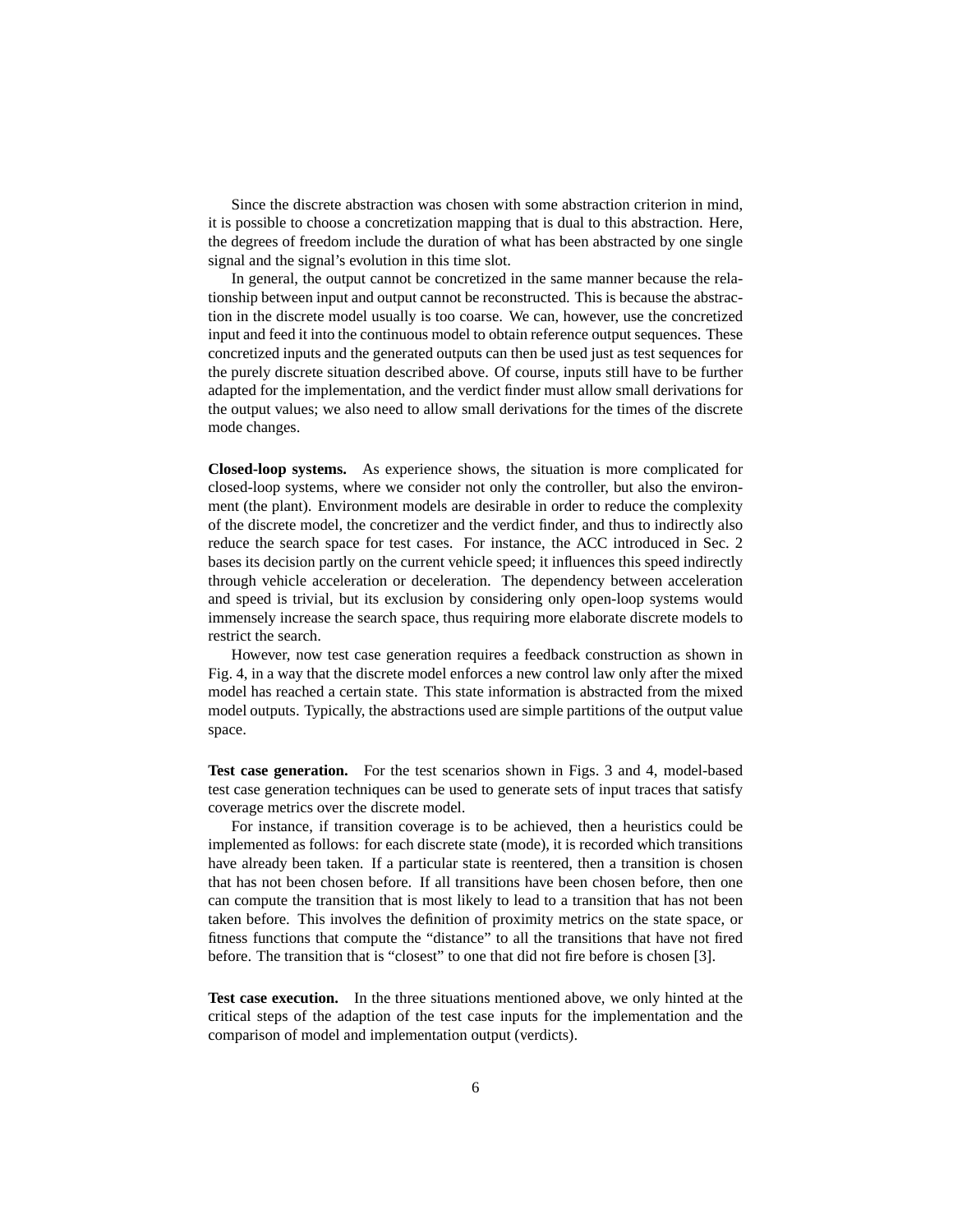

Figure 4: Closed-loop hybrid systems

Input adaption is comparatively straightforward, but it is highly dependent on the used test bed. The comparison of model and implementation outputs is less trivial, however. Obviously there will always be some mismatch between both the values and the timing of the two outputs, since the implementation will suffer from some effects (e.g. friction), which can only roughly be described in the model. The solution here is to add "tolerance tubes" around the model output, and to accept an implementation output if its time/value combination falls within the tube, as shown in Fig. 5. Note that the tubes define a tolerance both for value and for time (note that the tubes extend beyond the boundaries of the different phases). While this approach is conceptually simple, the definition of suitable tubes is surprisingly intricate, it is described in more detail in [2, 6].



Figure 5: Tolerance tubes around a reference signal

Of course, there are some subtle deviations which are not tolerated by the tube construction—although they arguably should be. These deviations occur when the implementation roughly conforms to the mixed model, but is consistently faster (or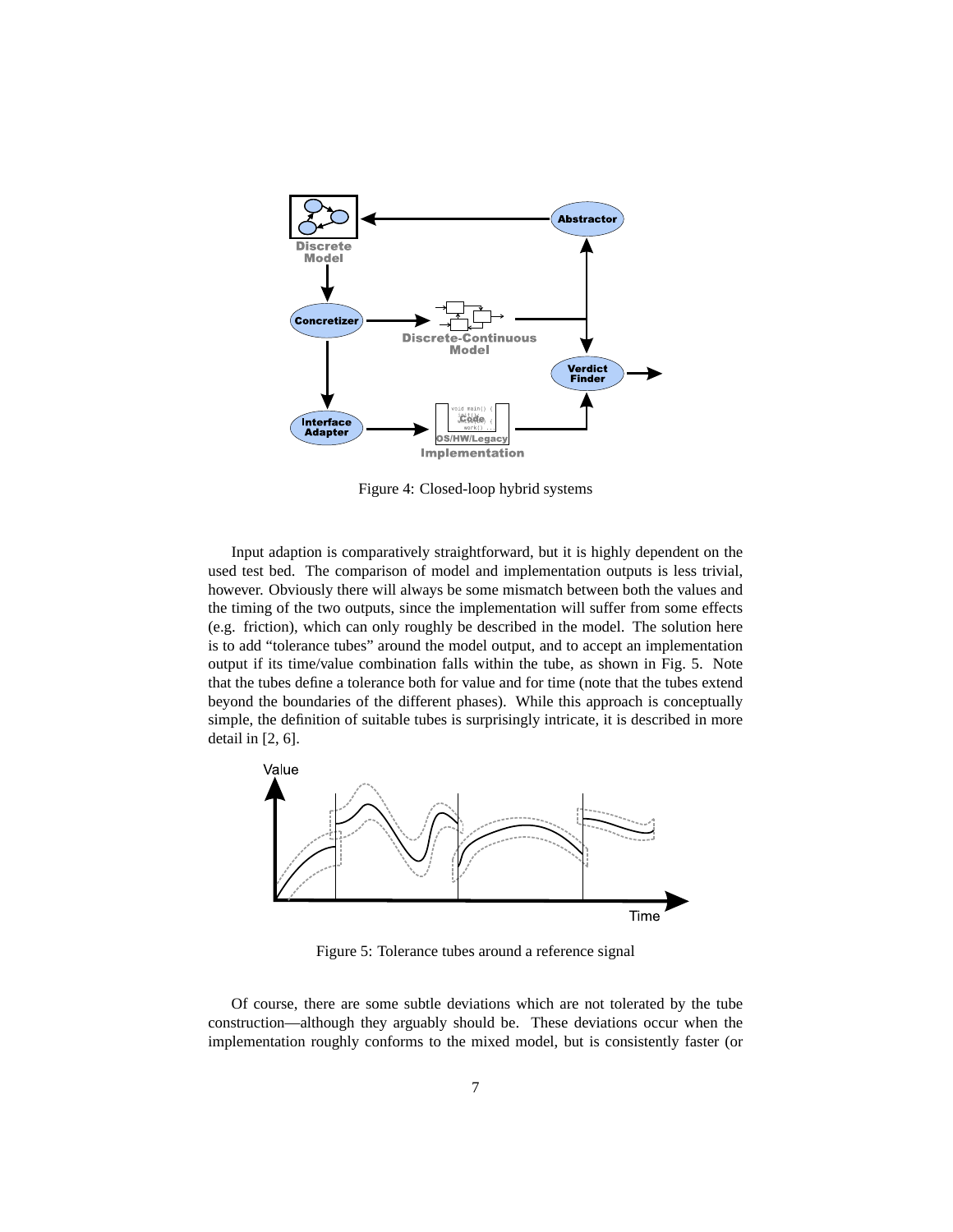slower) than the model. In this case, corresponding time/value points will fall outside the tolerance tube. We assume that such deviations should be handled in the model, and our experiments have not led us to believe otherwise. It is possible, of course, to augment the approach by retiming relations, which allow a certain, bounded, speed-up or slow-down of the implementation.

One may wonder whether the mixed model is indeed necessary—certainly the implementation could be directly driven by the discrete model. The discrete model, however, is too abstract. In particular, even if it were extended to produce reference outputs, finding a verdict would be much more difficult; a suitable verdict finder would have to contain part of the mixed model, which only shifts the problem.

#### **4 ACC Test Cases**

A natural abstraction of the ACC that reflects the qualitative states of the overall system, which includes ACC control logic, control laws, lateral dynamics and the behavior of predecessor cars, is as follows. In the overall system we have the qualitative states *Off*, where the ACC is switched off, and *OnEmpty* with the ACC switched on and the driving lane empty and some further states when the lane is occupied and the ACC is on. These further states reflect the values of the predecessor's speed, the follower's speed and the set value for the follower's speed relative to each other. Not all combinations of these speeds result in qualitatively different states. For instance, speed control in the ACC system is active if there is no car in front regardless of whether *vFol* is less than or greater than *Vset*. The interesting combinations are: *vPred*  $\leq$  *Vset* + 1 $\frac{m}{s}$   $\wedge$  *vPred* < *vFol* −  $5\frac{m}{s}$  (state *PredMin*), *vFol* −  $5\frac{m}{s}$  ≤ *vPred* ≤ *Vset* +  $1\frac{m}{s}$  (state *FolPredSet*), *Vset* +  $1 \frac{m^2}{s}$  < *vPred* < *vFol* –  $5 \frac{m}{s}$  (state *SetPredFol*) and *Vset* +  $1 \frac{m}{s}$  < *vPred*  $\land$  *vFol* –  $5 \frac{m}{s} \leq$  *vPred* (state *PredMax*).

These combinations are relevant, because they correspond to transition guards in the ACC control logic (Fig. 1, leftside) which enforce thatstates *VrelLE0* and *VpredGRVset*, respectively, are entered. State *VrelEq0* is more or less "in between" those other two states when the values for the velocities are considered. The abstract states *SetPredFol* and *PredMin* can be unified to a single state, *PredFol*, since whenever one of the two predicates is true, the concrete ACC logic is in state *VrelLE0* without distinguishing further.



Figure 6: State machine of the discrete model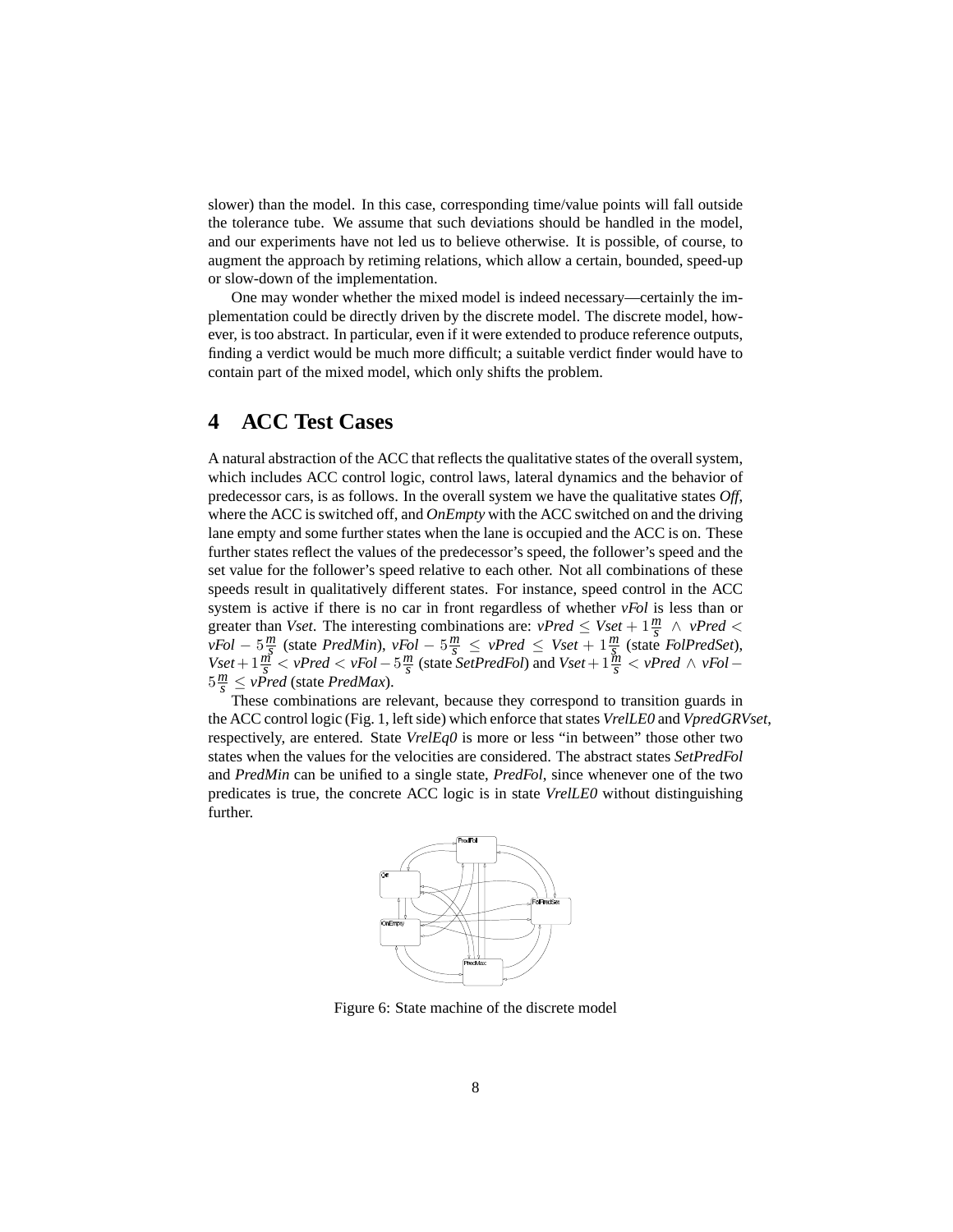The state machine for the discrete abstract driver for test case generation is shown in Fig. 6. It consists of these five states(with the unified one). They are strongly connected by transitions that reflect the corresponding conditions which have to be satisfied when the state is entered. As described above, to the end of test case generation, we can compute (1) sequences that cover all (pairs of) states, and (2) sequences that cover all (pairs of) transitions.

**Abstraction and concretization.** The abstraction mapping from the detailed discretecontinuous model to the abstract driver is simple. All the above states correspond to predicates over the overall system's state space. The abstraction mapping evaluates these predicates and makes the result available to the state machine of the abstract driver whose transitions are triggered by them.

The concretization is a lot more difficult, since there are whole ranges of legal values for the speeds in the states. Velocities can even change with the qualitative state remaining the same. For instance, in state *FolPredSet*, *vPred* can increase until *Vset* +  $1\frac{m}{s}$ without a change in the qualitative state. In our case we used the following more or less arbitrary concretization: Since the main application area for the ACC system is highway traffic, we focus on ranges for the speeds between 30 and  $45\frac{m}{s}$ . Furthermore, accelerations and decelerations are limited by physics. We therefore consider accelerations/decelerations up to  $\pm 3\frac{m}{s^2}$ . With these limitations one sensible way of concretization is to randomly select linear trajectories for the velocities which are within these bounds. Operationally, this means that when entering a state, we use heuristics to determine which state or transition is desired to be visited/executed next. Based on the corresponding transition guard we can randomly select values which make the guards true for those continuous variables which are input to the concrete model. Based on the allowed accelerations/decelerations we can furthermore determine when the selected values can and should be reached. Then we linearly interpolate between the present values and the desired future values and provide the resulting trajectory as input for the concrete model.

In the ACC model *vFol* need not be concretized, because it is an output of the discrete-continuous system and input to the abstract driver. For the events of switching the system on and off and newly occurring predecessors a stochastic is used. A further stochastic model gives concrete values for the initial distance in which a predecessor appears in the driving lane.

**Example test sequence.** Fig. 7 shows an output of the Matlab model for a test case derived using the ideas described above. We describe a test case that was generated according to a specification that required all five states to be covered. Variable *dAct* denotes the actual distance between predecessor and follower, *vFol* and *vPred* are as above. The vertical lines in the plots define segments of 50s, the vertical lines in the plot for *dAct* define segments of 50m and those in the plots for *vFol* and *vPred* define segments of  $5\frac{m}{s}$ . In the test case, the ACC is first switched off. At time  $t = 10s$  the system is switched on and the car accelerates to  $Vset = 30 \frac{m}{s}$ . After approximately 80s from start the set value is increased to  $35\frac{m}{s}$  and the car accelerates further. Between time  $125s$  and  $160s$  the ACC is switched off and on again. This is not visible in the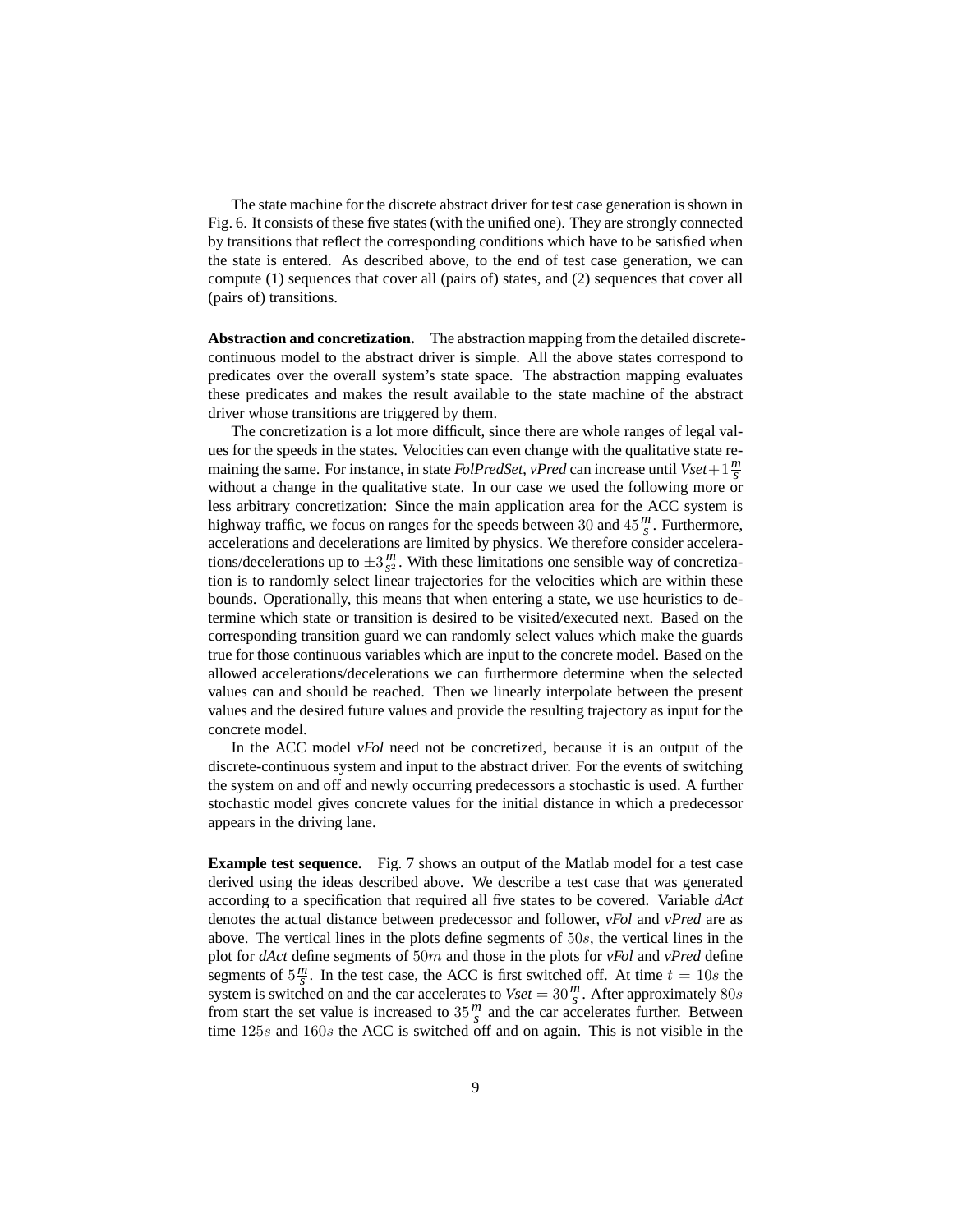

Figure 7: Trajectories of *vPred*, *vFol*, *dAct* (input to the concrete model)

trajectory for *vFol* because the used model of the cars lateral dynamics does not include loss of energy by aerodynamics and friction. After approximately 160s a new car with  $vPred = 33\frac{m}{s}$  appears in the driving lane at an initial distance of 100m. This causes the ACC control logic to change to state *VrelEq0* and activate distance control. Thus the car first accelerates to decrease the distance until time 165s and then decelerates in order to obtain the desired distance. <sup>2</sup> Before this distance is reached the predecessor starts to steadily accelerate to a speed higher than *Vset*, namely to  $40\frac{m}{s}$ . This causes the ACC control logic to switch back to speed control after approximately 250s. After 300s the predecessor disappears which is not visible in the trajectory for *vFol*, because the follower still pursues speed control. The next event occurs at about 340s. A new predecessor appears in a distance of 30m with *vPred* being  $6\frac{m}{s}$  smaller then *vFol* at that point in time. Due to the much smaller speed, the ACC control logic enters state *VrelLE0* and the follower decelerates. Some time later state *VrelEq0* is entered and the desired distance of 50m is obtained.

#### **5 Conclusions**

The main benefit of the method we reported on is to have a systematic and highly automatic means for deriving test for mixed discrete-continuous systems. If test cases are sought manually the danger to forget an important case is high. In particular we encountered that it is indeed very likely to forget to test one of the qualitative states of the system. Possibly this is due to focusing too strongly on the continuous aspects—the details—while forgetting about the discrete states—the big picture—of the system.

Test case generation is based on a two-tiered modeling approach: A mixed discretecontinuous model serves as the reference for verdicts, while a purely discrete model describes usage scenarios and serves as a source for relevant test sequences. In this paper, we demonstrated our approach with Matlab models. The approach itself, however, is independent of the modeling language. The essence is the notion of "model-inthe-loop" simulation in order to resolve the nondeterminism of the environment of the

<sup>&</sup>lt;sup>2</sup>A real ACC system would have more control states and would thereby be able to realize that acceleration is undesirable in this situation. For the purpose of this paper, however, we use the simple example system.